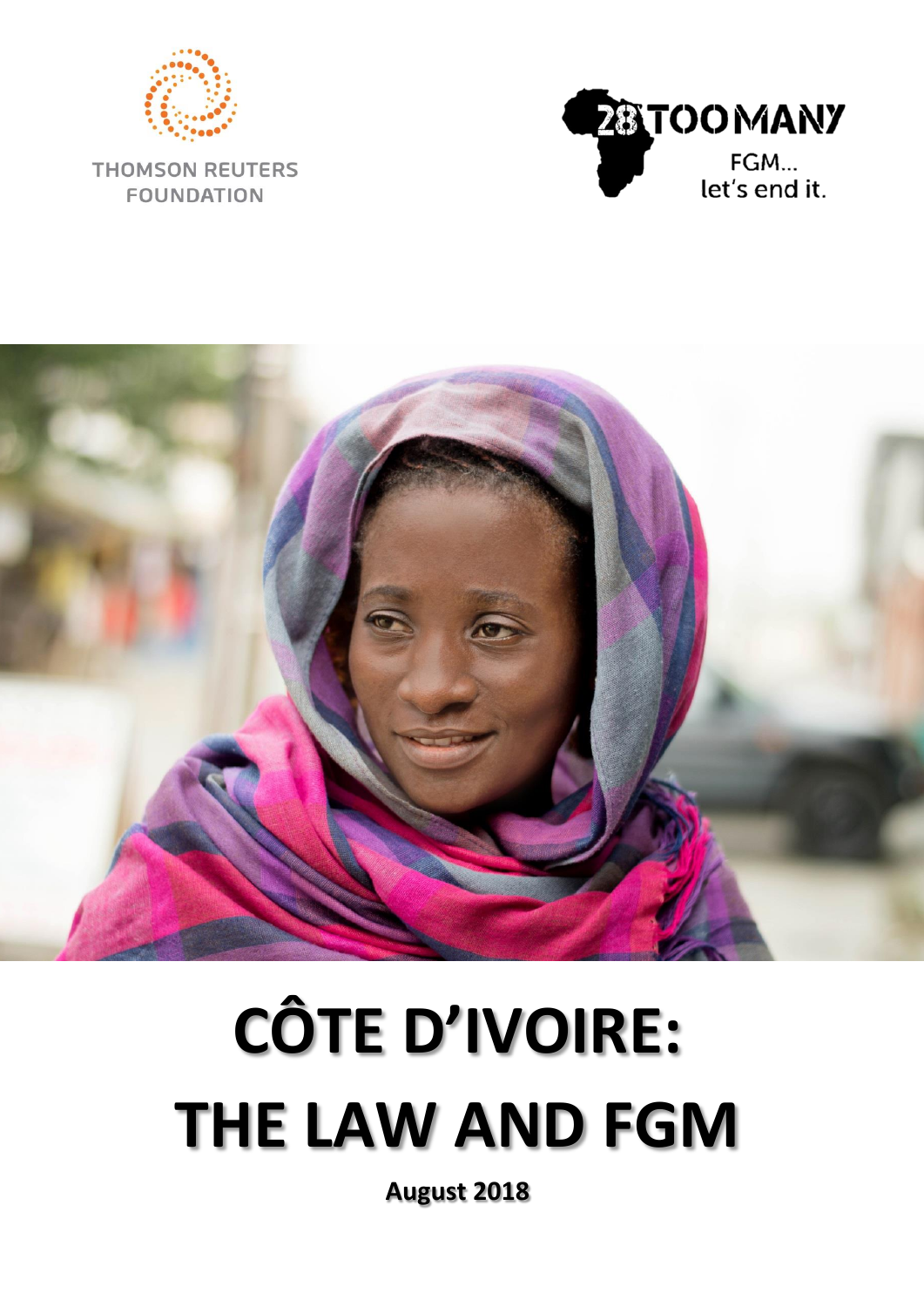

#### **In Côte d'Ivoire, the prevalence of FGM in women aged 15–49 is 38.2%.**

The north and west have the highest prevalence; the centre and centre-east the lowest.



- FGM is most likely to take place before the age of five.
- 'Cut, flesh removed' is the most common type of FGM practised.
- Almost all FGM is carried out by traditional cutters.
- 81.5% of women and 82.1% of men aged 15–49 believe that FGM should be stopped.

Source of data: Institut National de la Statistique (INS) et ICF International (2012) *Enquête Démographique et de Santé et à Indicateurs Multiples de Côte d'Ivoire 2011-2012*. Available at **<http://dhsprogram.com/pubs/pdf/FR272/FR272.pdf>**. *For further information on FGM in Côte d'Ivoire, see [https://www.28toomany.org/cote-divoire/](https://www.28toomany.org/country/cote-divoire/).*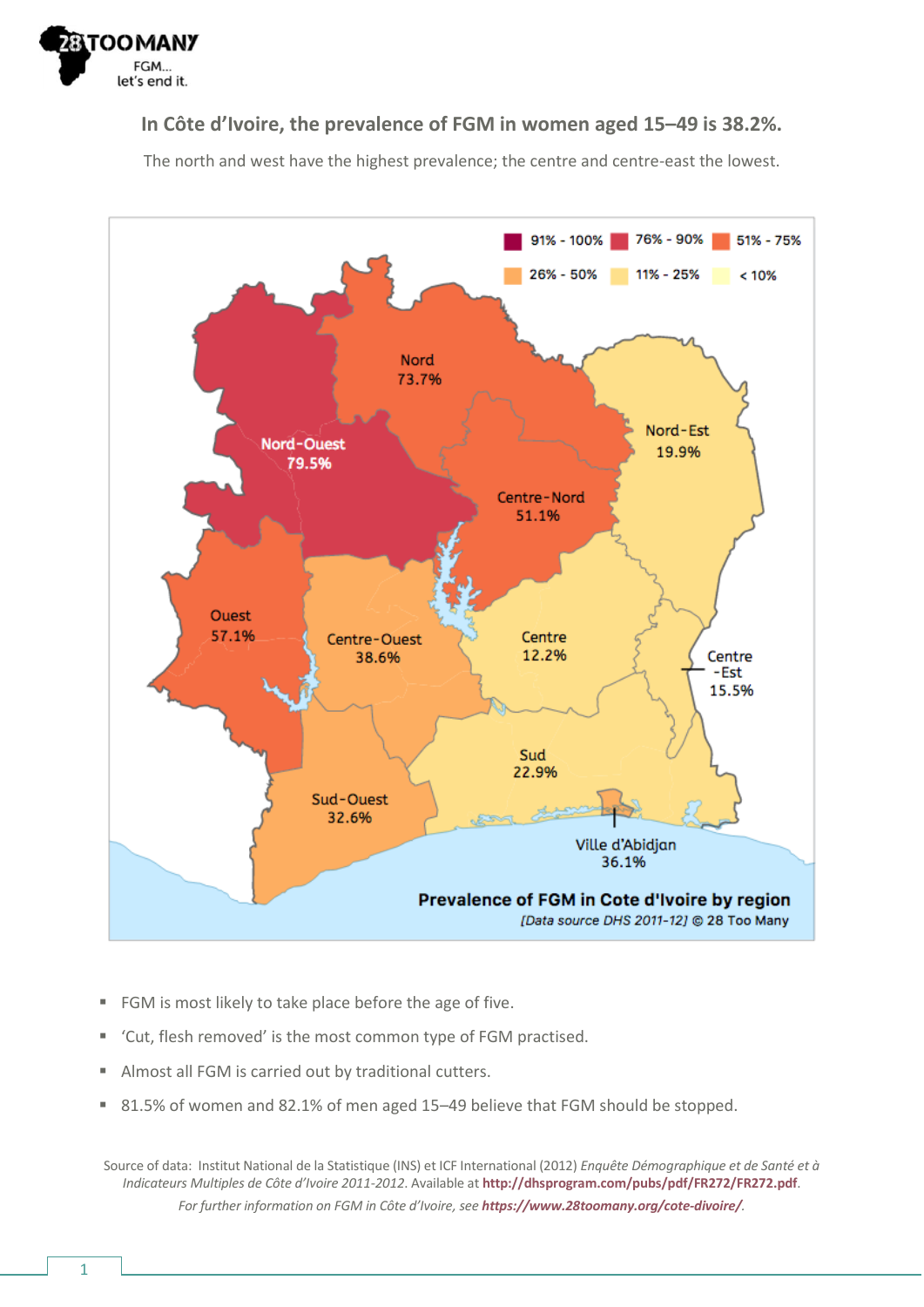

# Domestic Legal Framework

| <b>Overview of Domestic Legal Framework in Côte d'Ivoire</b> |                                                                            |  |  |  |  |
|--------------------------------------------------------------|----------------------------------------------------------------------------|--|--|--|--|
|                                                              |                                                                            |  |  |  |  |
| The Constitution explicitly prohibits:                       |                                                                            |  |  |  |  |
| $\times$                                                     | Violence against women and girls                                           |  |  |  |  |
| $\times$                                                     | Harmful practices                                                          |  |  |  |  |
| $\checkmark$                                                 | Female genital mutilation (FGM)                                            |  |  |  |  |
|                                                              |                                                                            |  |  |  |  |
| <b>National legislation:</b>                                 |                                                                            |  |  |  |  |
| ✓                                                            | Provides a clear definition of FGM                                         |  |  |  |  |
| $\checkmark$                                                 | Criminalises the performance of FGM                                        |  |  |  |  |
| $\checkmark$                                                 | Criminalises the procurement, arrangement and/or assistance of acts of FGM |  |  |  |  |
| $\times$                                                     | Criminalises the failure to report incidents of FGM                        |  |  |  |  |
| $\checkmark$                                                 | Criminalises the participation of medical professionals in acts of FGM     |  |  |  |  |
| $\times$                                                     | Criminalises the practice of cross-border FGM                              |  |  |  |  |
|                                                              |                                                                            |  |  |  |  |
| $X^*$                                                        | Government has a strategy in place to end FGM                              |  |  |  |  |

*\* No evidence of a national action plan currently in place.*

# What is The Law Against FGM?

An overview of the international and regional treaties signed and ratified by Côte d'Ivoire can be found in Appendix I of this report.

Côte d'Ivoire's domestic legal system is based on the French civil code. Judicial review of legislation is held in the Constitutional Chamber of the Supreme Court.

The **Constitution** of Côte d'Ivoire (amended 2016) specifically targets and prohibits FGM at **Article 5**: 'Slavery, human trafficking, forced labor, physical or mental torture, inhuman, cruel, degrading and humiliating treatments, physical violence, female genital mutilation as well as any other forms of degradation of human beings is prohibited. $11$ 

**Law No. 98-757 of 23 December 1998 (***Law No. 98-757***) on the punishment of certain forms of violence against women specifically prohibits and punishes the practice of FGM. This is the main law relevant to FGM in Côte d'Ivoire.<sup>2</sup>**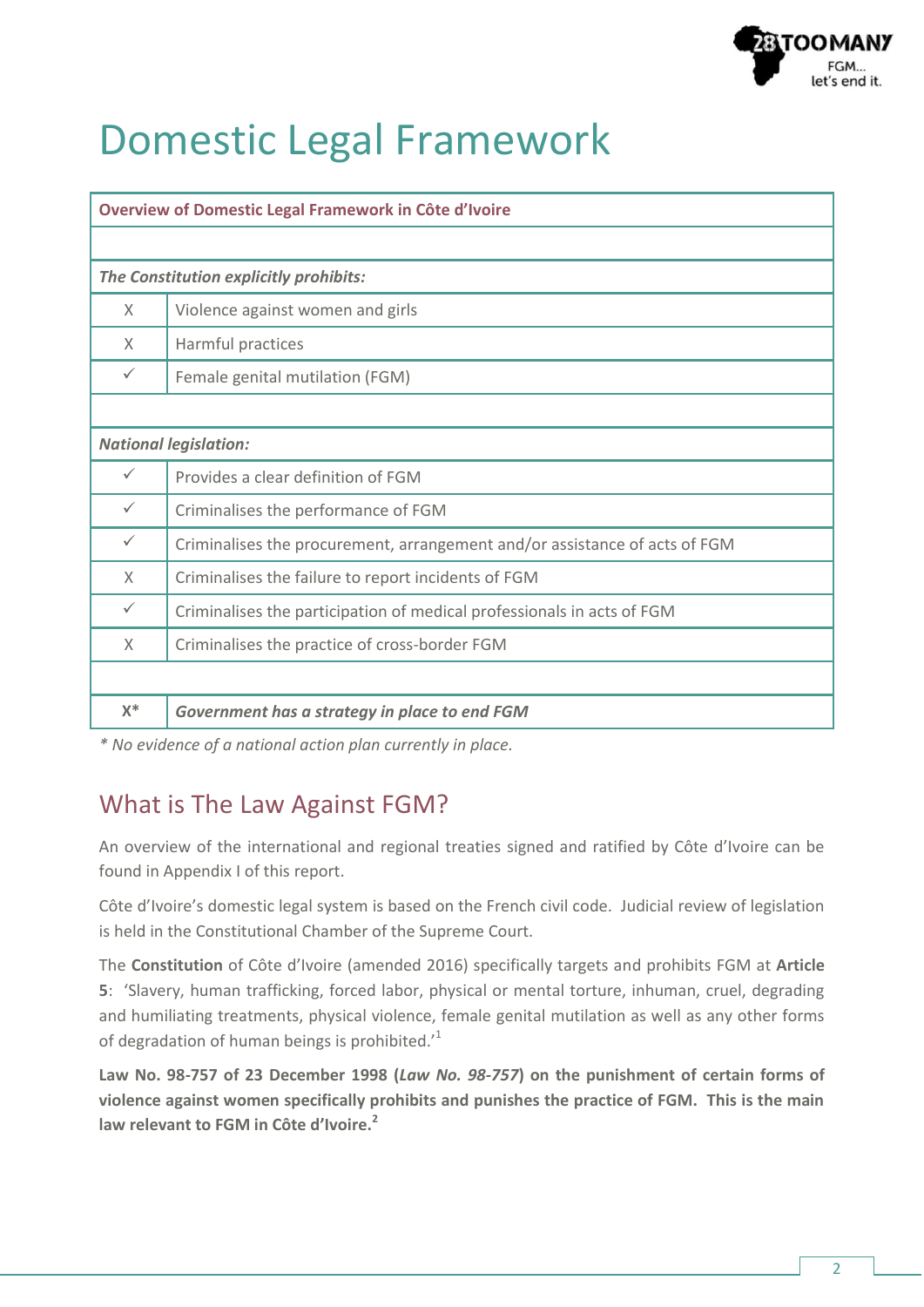

In addition, **Law No. 1981-640** of 31 July 1981 (amended by **Law No. 1995-522** of 6 July 1995) (the *Criminal Code*) addresses violence against children and sets out the penalties for offences, but does not specifically reference FGM.<sup>3</sup>

# What The Law Covers

**Article 1 of Law No. 98-757** defines FGM as 'any harm to the integrity of the female genital organs, by total or partial ablation, infibulation, desensitisation or any other procedure.'

**Article 2** prohibits FGM and outlines the criminal offences related to its practice.

**Article 4** makes it clear that there is no exception to this prohibition: it includes parents and relatives (up to and including the fourth degree) who have procured FGM or known that FGM is planned and done nothing to prevent it taking place. The only exceptions to the prohibition are minors of the families of both the victim and the perpetrator.<sup>4</sup>

The law does not, however, fully address the failure to report FGM. Although **Article 4** punishes parents or relatives who take no action, even when they have knowledge of imminent FGM, the law does not specifically criminalise and punish anyone else for failing to report the practice, whether it has taken place, is taking place or is planned.

#### *Medicalised FGM*

Until recently, the medicalisation of FGM did not appear to be significant in Côte d'Ivoire; according to 2012 data, only 0.3% of women aged 15-49 who had experienced FGM were cut by a health professional.<sup>5</sup> There are more recent reports, however, that an increasing number of medical professionals are becoming involved in FGM across West Africa and that medicalised FGM could be on the rise in Côte d'Ivoire.<sup>6</sup>

**Article 2 of Law No. 98-757** doubles the penalty when FGM has been performed or attempted by a member of the medical or paramedical corps. The trial court may also order a removal of the right to practice for up to five years.

There is a potential exception in this law, however, as **Article 2** also states, 'There is no offense when the mutilation was made under the conditions indicated in article 350 of the Penal Code.'

**Article 350(1) of the Criminal Code** provides an exception when injury results from medical acts that:

- (a) conform with scientific knowledge, medical ethics and the current state of the art;
- (b) are performed by a person legally authorised to practice them; and
- (c) are performed with the patient's consent or, if the patient is unable to consent, with the consent of their spouse or guardian unless it is impossible, without risk to the patient, to communicate with them.

While Article 350 is not stating that procedures such as FGM are exempt because they are necessary to the health of a patient, it is suggesting that FGM could be performed by medical professionals under these conditions and they would not be liable for punishment.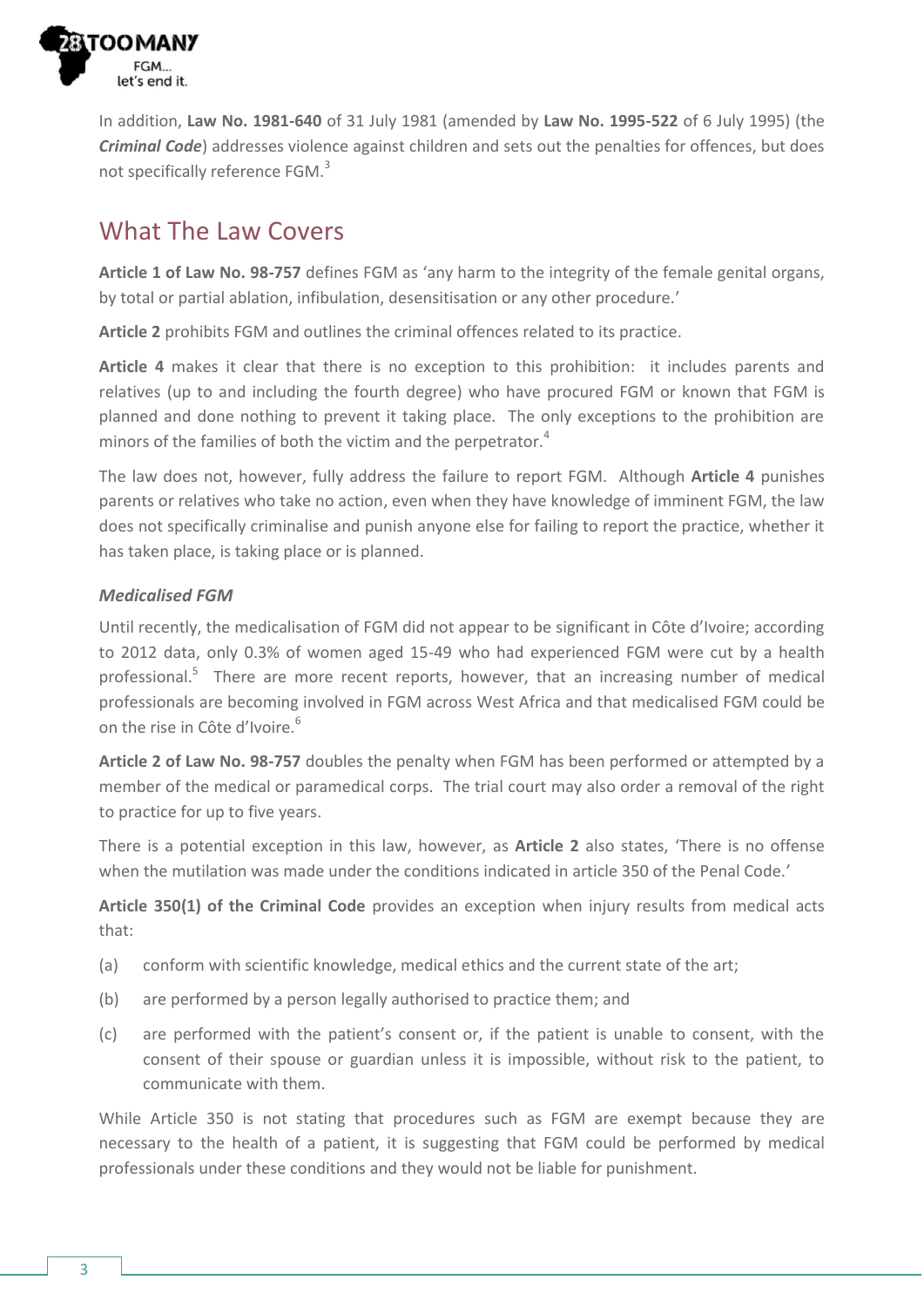

#### *Cross-Border FGM*

Côte d'Ivoire shares borders with other countries, including Guinea and Mali, where FGM prevalence remains high and the existence and enforcement of laws vary widely. Increased movement across borders to perform or procure FGM and avoid prosecution can be a consequence of laws being implemented and can leave girls living in border communities, such as in the north of Côte d'Ivoire, particularly vulnerable.

The main law, **Law No. 98-757**, does not address the movement across borders for FGM. More generally, **Law No. 60-366 of 14 November 1960** (the *Criminal Procedure Code*) does address crimes committed by a citizen of Côte d'Ivoire in another country; specifically, **Article 658** states, 'Any national of Côte d'Ivoire who, outside the territory of the Republic, committed an offence described by the law of Côte d'Ivoire, may be prosecuted and tried by the courts of Côte d'Ivoire', but goes on to say, '. . . if the act is punishable by the laws of the country where it was committed.'<sup>7</sup>

This suggests, therefore, that cross-border FGM would only be punishable in Côte d'Ivoire if the practice is also criminalised in the country where it takes place (this would not be the case if the other country was Mali, for example).

### **Penalties**

**Article 2** of **Law No. 98-757** states that anyone who commits FGM in Côte d'Ivoire will be punished with imprisonment from one to five years and a fine of 360,000 to 2,000,000 francs CFA (US\$649-3,608). This is doubled when FGM is carried out by a medical or paramedical professional.

**Article 3** states that the above penalties also apply to:

- the parents and relatives of the victim, up to the fourth degree inclusively, for procurement of FGM or knowledge that FGM is planned, [who do] nothing to prevent it taking place; and
- the spouses, parents and relatives of the perpetrator of FGM, up to the fourth degree inclusively.

Minors from the families of both the victim and the perpetrator are not subject to these punishments.

If the FGM results in death, the penalty will be five to twenty years' imprisonment. $8$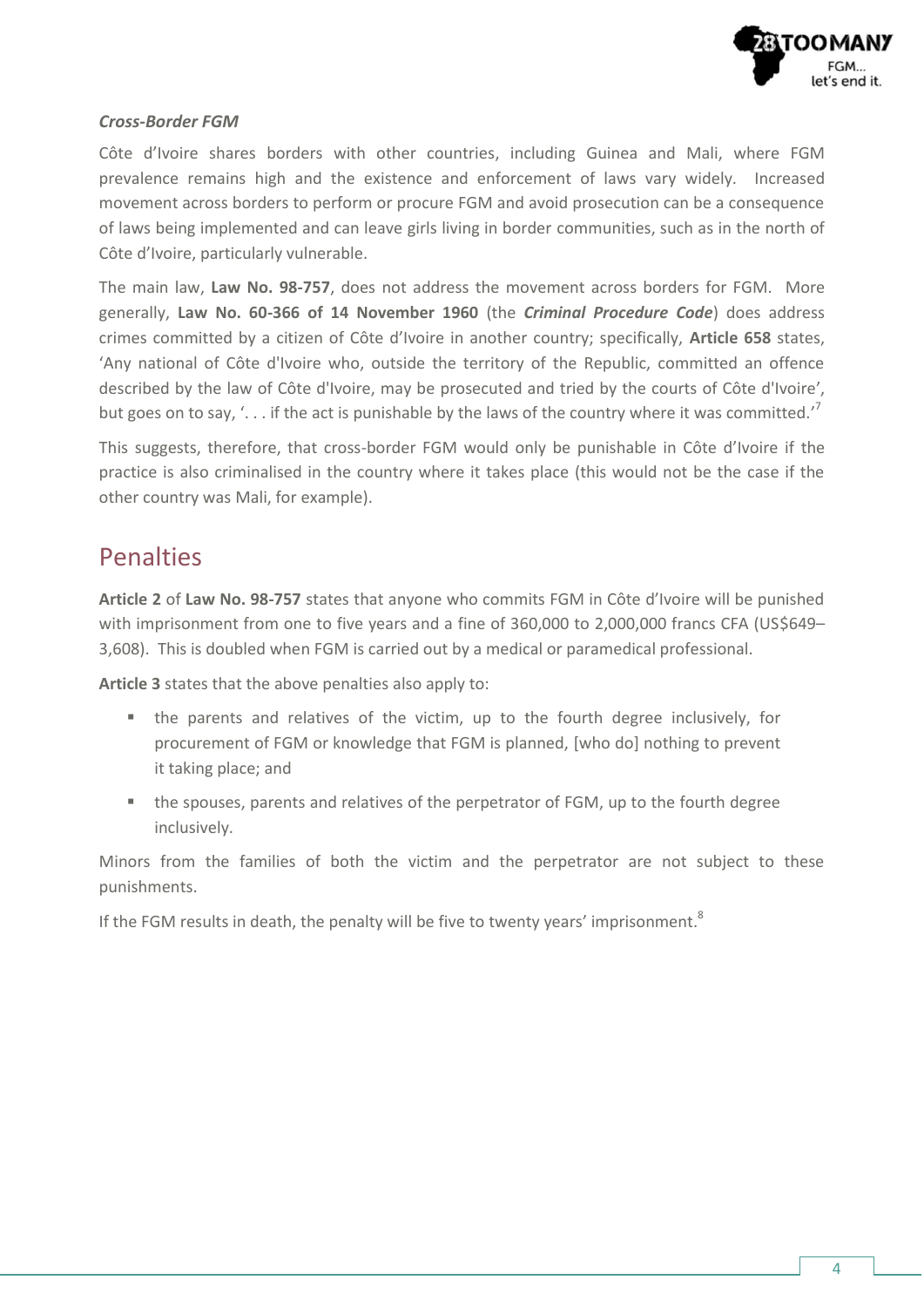# Implementation of The Law

#### **Cases**

**TOOMAI** 

let's end it.

A few prosecutions for FGM have taken place in Côte d'Ivoire, but case details are limited and information about whether sentences were carried out is not publicly available.

Some reported cases in recent years include:

- July 2012: the first recorded trial of nine FGM practitioners (aged between 46 and 91) in the Katiola area in northern Côte d'Ivoire. Four were found guilty of performing FGM and the rest were found guilty of 'complicity' at a ritual cutting ceremony for 30 girls. They were sentenced to one year in prison and a fine of 50,000 francs CFA (US\$90). It is not clear if the women were imprisoned, however, given their ages.<sup>9</sup>
- March 2013: two women and two men were sentenced to six months in prison and a fine of 30,000 francs CFA each (US\$54) by the court in Danané (in the west of the country) for participating in the excision of a young girl, which was performed by an excisor from Guinea.<sup>10</sup>
- March 2015: a mother was convicted in Katiola for 'complicity' in the excision of her four-yearold daughter and was sentenced to one year in prison. The same sentence, accompanied by a fine of 360,000 francs CFA (US\$649), was given to a relative who had accompanied her. Another mother whose five-year-old daughter was also cut was acquitted at the same time. The FGM practitioner had fled the scene already.<sup>11</sup>

Evidence suggests that such convictions are rare in Côte d'Ivoire, and FGM continues in communities that claim it is their custom and they are unaware of it being against the law.

This research has not found any cases of FGM performed by medical practitioners being prosecuted.

# Relevant Government Authorities and Strategies

In Côte d'Ivoire, the **Ministry for Women, Protection of the Child and Solidarity** is responsible for protecting women and girls in general, and ensuring equality for women in economic, social and cultural areas. Managed by the Ministry, the **National Committee for Combating Violence against Women and Children** provides support to women and children who are victims of violence.

Following the civil war in Côte d'Ivoire, a **National Action Plan** was put in place for 2008–2012, which specifically included the protection of women and girls against sexual violence, including FGM. The plan included a call for increased capacity in the police and judiciary to implement laws.<sup>12</sup> Since 2012, no new National Action Plan appears to have been implemented.

In evidence presented to the United Nations Human Rights Committee in 2015, the Government of Côte d'Ivoire stated that awareness campaigns around FGM were taking place and alternativeincome projects had been provided for cutters in the north of the country. However, the report also states, 'The issue had been put on the back burner because nowadays the urban population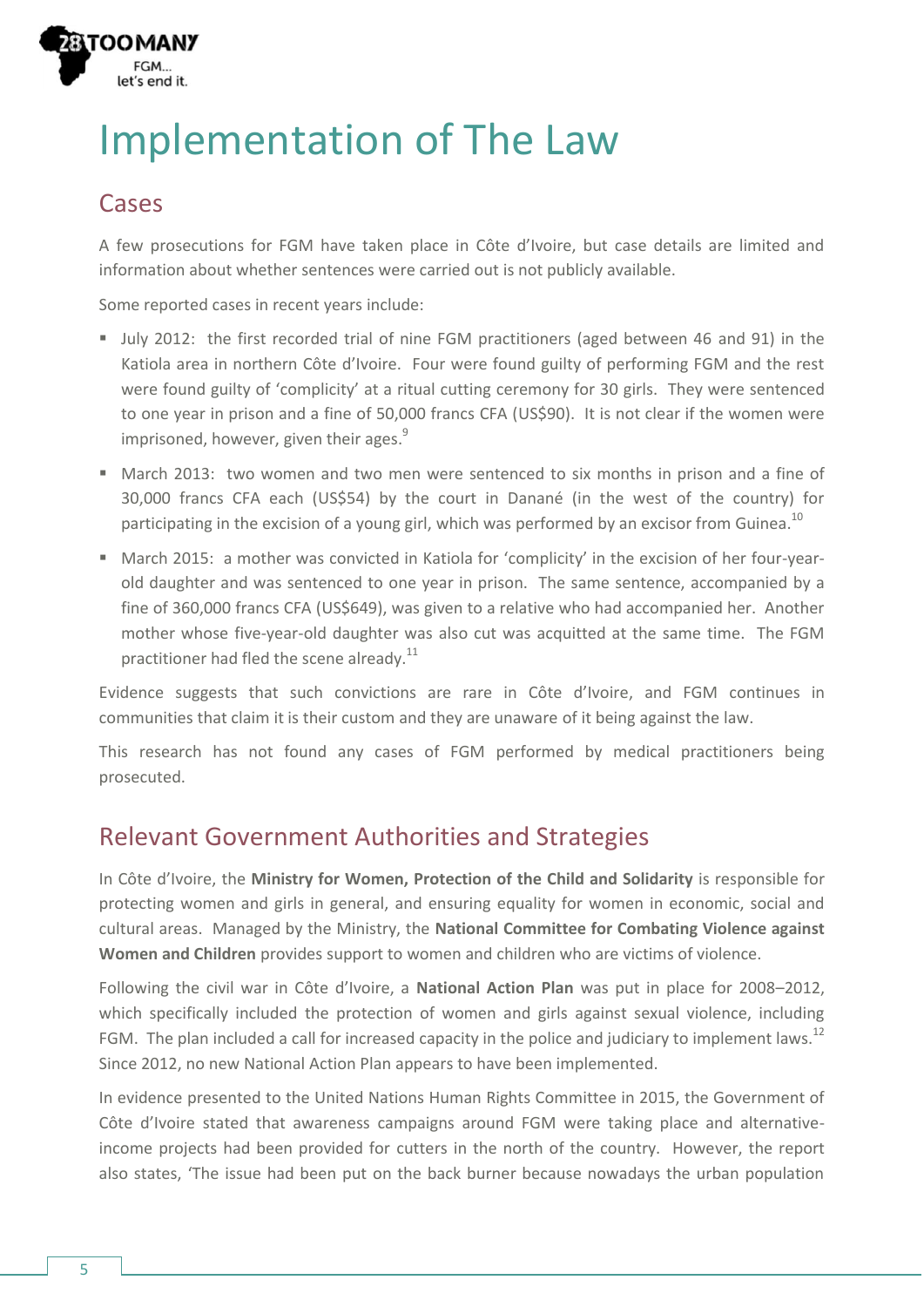

was larger than the rural population, where the practice was more prevalent' and that 'with modernization the practice would disappear.<sup>13</sup>

Evidence in the media suggests that representatives from Côte d'Ivoire have attended events in recent years to discuss the issue of cross-border FGM with neighbouring countries. In February 2017 the Minister for Women, Protection of the Child and Solidarity, Mariatou Koné, stated with respect to the continuing challenge of FGM that

the State of Côte d'Ivoire intends to take ownership of innovative control strategies and ensure the coordination of the interventions of all stakeholders, whether it is about prevention or holistic care.<sup>14</sup>

In February 2018 Ms Koné publicly reaffirmed the commitment of the Government to tackle FGM and called for a strengthening of efforts through both collective and individual actions.<sup>15</sup>

### Civil Society Observations

FGM is deeply entrenched in the rural communities of Côte d'Ivoire, particularly in the north and west, where prevalence reaches 79.5% and 38.6% respectively. Programmes to end the practice are met with fierce resistance. According to civil society, attempts in the past to punish perpetrators of FGM never progressed and 'out of court' arrangements brokered between village leaders and local police commissioners were commonplace.<sup>16</sup>

There are many international and local grassroots NGOs working on projects to end FGM in Côte d'Ivoire, and in many communities surveillance and protection committees have been set up.<sup>17</sup> The bringing of a few cases to court has been widely welcomed by civil society, but much still remains to be done in spreading knowledge of the law.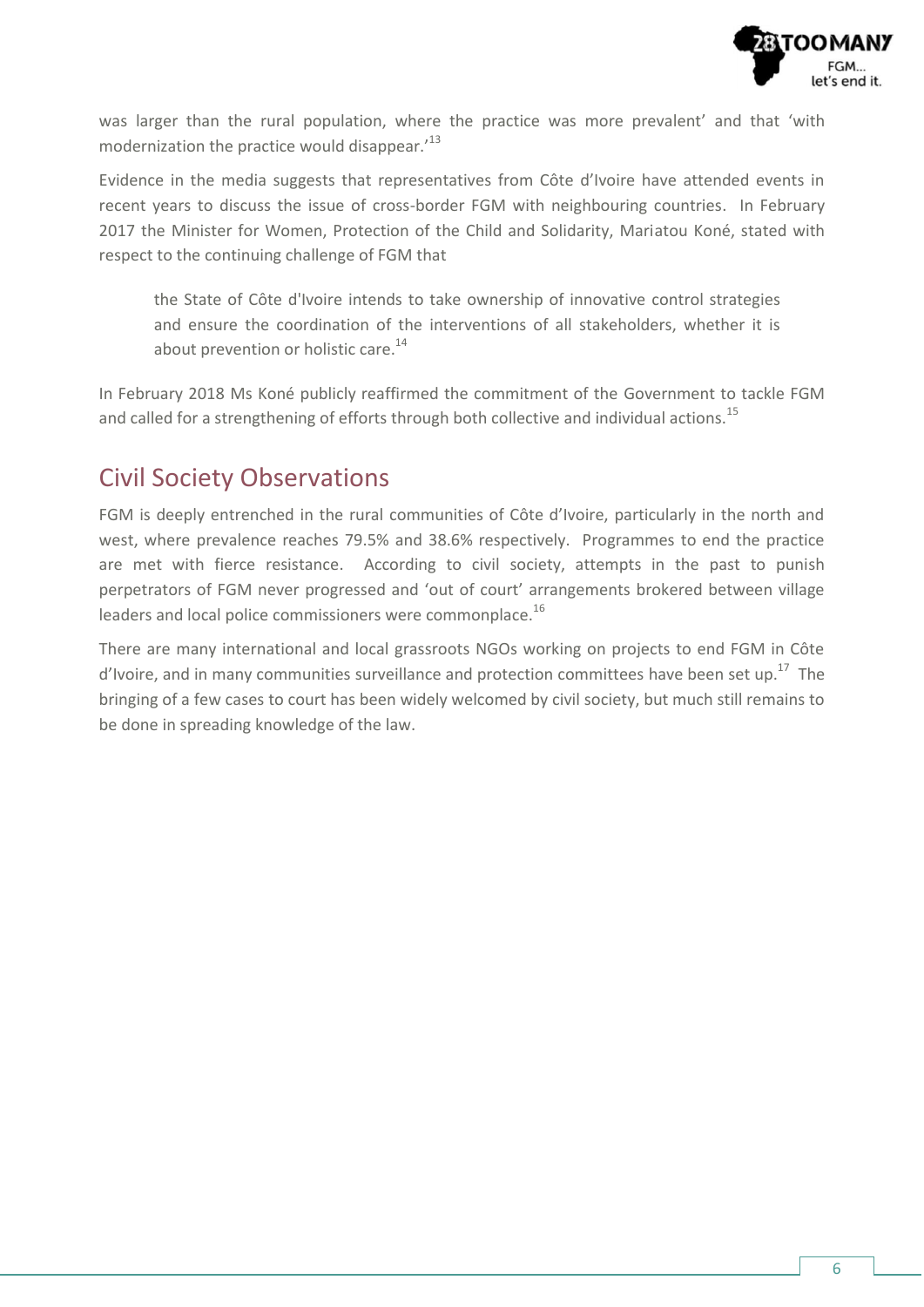# Conclusions and Suggestions for Improvement

# Conclusions

TOOMAI

let's end it.

- **Law No. 98-757** criminalises and provides for the punishment of the performance, procurement, aid and abetting of FGM in Côte d'Ivoire, including FGM performed by health professionals. It does not, however, fully address the failure to report FGM or cross-border FGM.
- There appears to be weak law enforcement, and few cases have been brought to court since the legislation was introduced.
- FGM remains deeply entrenched in parts of Côte d'Ivoire. There is a lack of reliable data and upto-date information on the Government's plan to implement and enforce the law in those communities where prevalence remains high.

# Suggestions for Improvement

#### *National Legislation*

- The law around medicalised FGM needs to be tightened to close a possible loophole in its reference to conditions under which the act is permitted when carried out by medical professionals. All acts of FGM carried out by members of the health profession should be clearly criminalised and punished.
- The law should criminalise and punish anyone who fails to report FGM to the relevant public authorities, whether the practice has taken place, is taking place or is planned.
- Cross-border FGM needs to be directly addressed by the law, and its procurement or performance should be criminalised and subject to punishment on the perpetrator(s) return to Côte d'Ivoire, irrespective of whether there are existing laws on FGM in neighbouring countries.
- **Laws need to be made accessible and easy to understand in all local languages.**

#### *Implementation of the Law*

- Anti-FGM programmes should disseminate clear, easy-to-understand and accurate information about the law.
- **Judges and local law enforcers need adequate support and training in relation to the law and** should be encouraged to apply the sentences provided for by the legislation.
- Tribunals could be encouraged to make sure any prosecutions relating to FGM are clearly reported, including in local media such as community radio and in local languages, where required.
- Adequate monitoring and reporting of FGM cases in Côte d'Ivoire would improve efficiency and inform policy makers, the judiciary, the police, civil society and all those working to implement and enforce the law.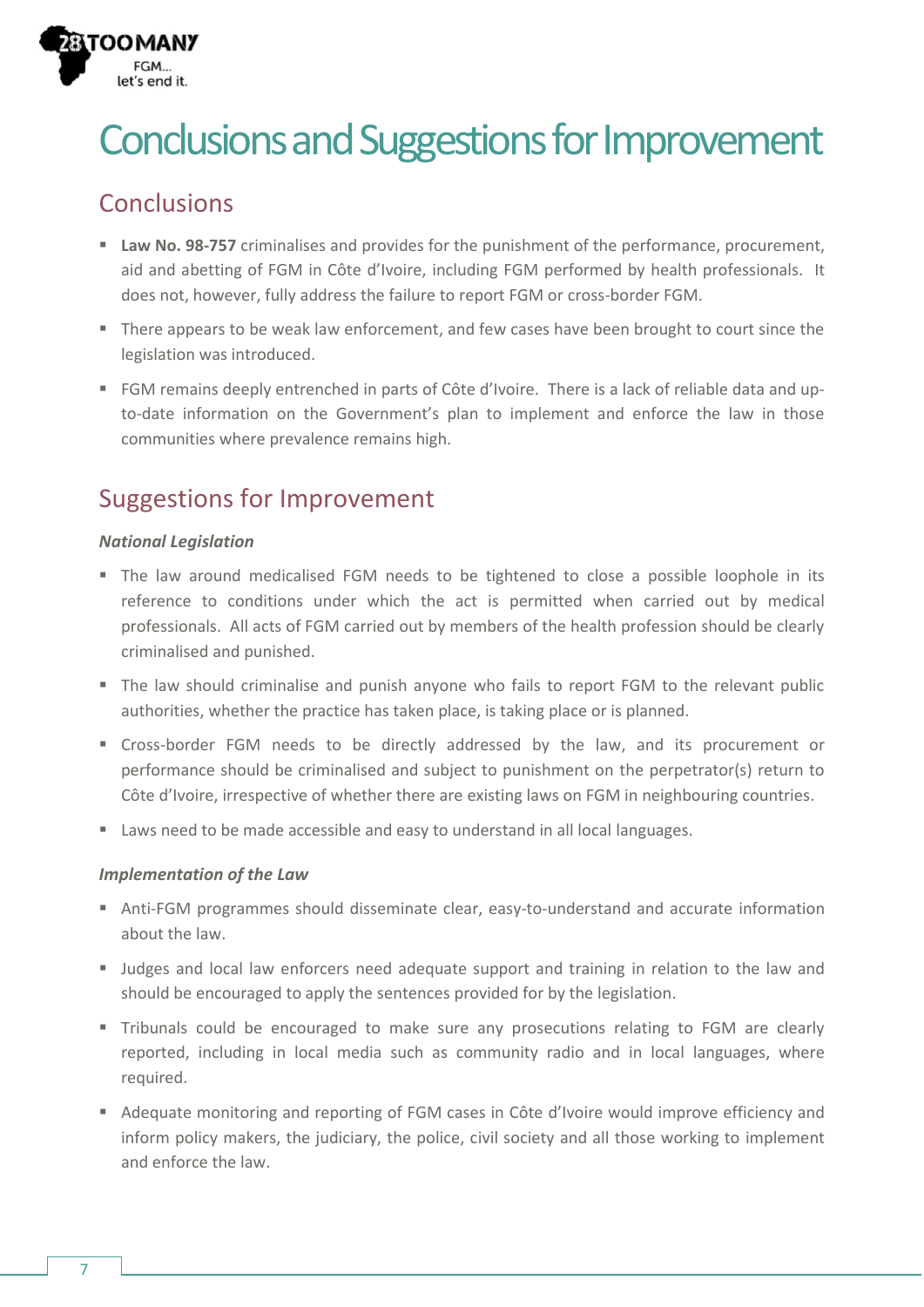

- **There needs to be a focus on further strengthening partnerships and enforcing laws across** national borders with countries where prevalence remains high.
- Increased involvement of key local and religious leaders in education around the law should be encouraged, emphasising their responsibilities and the importance of the law in protecting women and girls in their communities.
- All professionals (including those in health and education) need training on the law and their responsibilities to respond to women and girls who are affected by or at risk of FGM.
- In areas where literacy rates are low, information on the law needs to be made available through different media channels and resources.
- Mandatory reporting of instances of FGM by medical staff in hospitals and health centres could be considered.
- Where they are currently unavailable and a need is identified, appropriate protection measures (for example, emergency telephone helplines or safe spaces) should be put in place for girls at risk of FGM.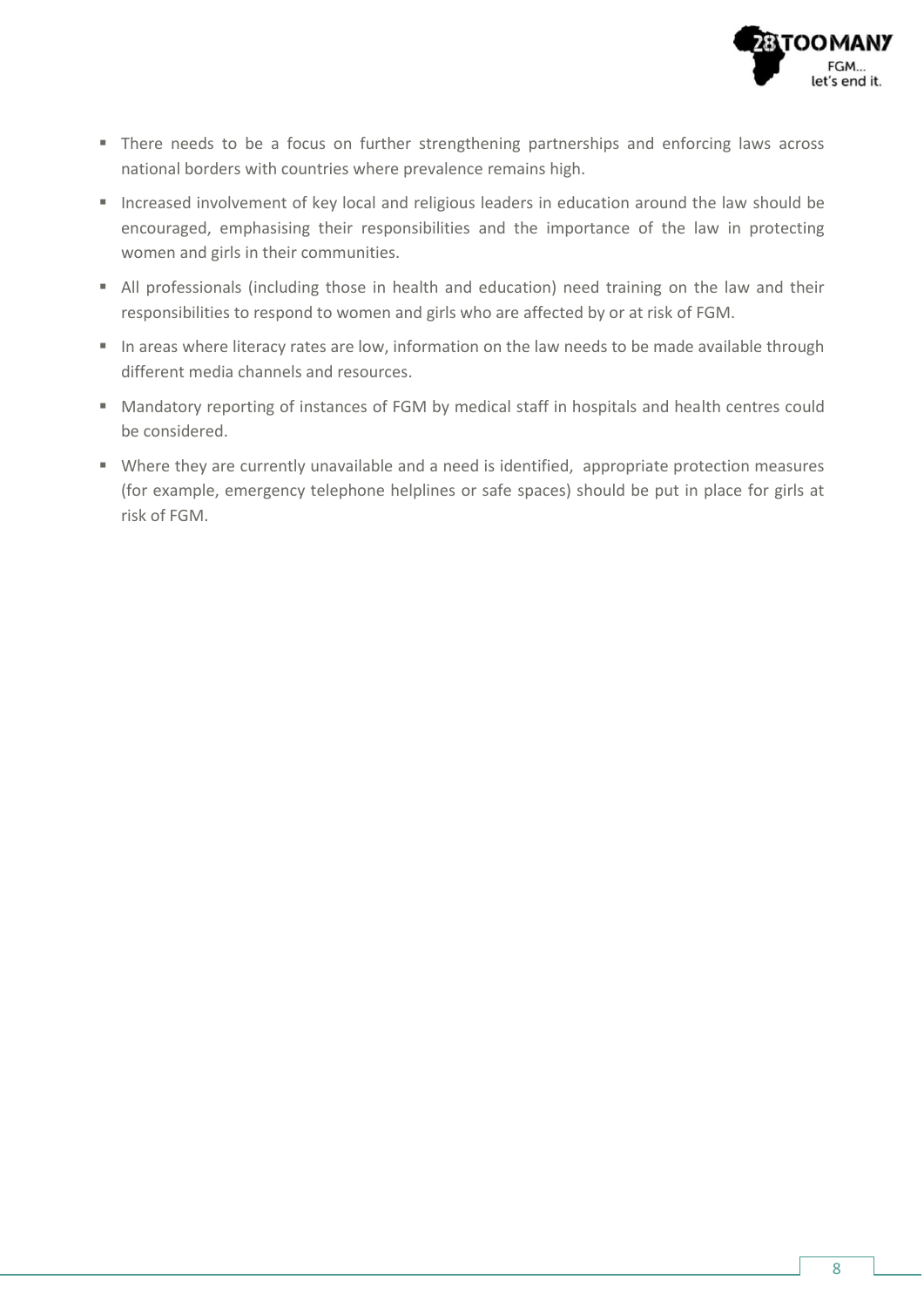

# Appendix I: International and Regional Treaties

| <b>CÔTE D'IVOIRE</b>                                                                                                        | <b>Signed</b>        | <b>Ratified</b>      | <b>Acceded</b>       | <b>Reservations</b><br>on<br>reporting? |  |
|-----------------------------------------------------------------------------------------------------------------------------|----------------------|----------------------|----------------------|-----------------------------------------|--|
| <b>International</b>                                                                                                        |                      |                      |                      |                                         |  |
| <b>International Covenant on Civil &amp; Political Rights</b><br>(1966) (ICCPR)                                             |                      |                      | $\checkmark$<br>1992 |                                         |  |
| International Covenant on Economic, Social &<br>Cultural Rights (1966) (ICESCR)                                             |                      |                      | $\checkmark$<br>1992 |                                         |  |
| Convention on the Elimination of All forms of<br>Discrimination Against Women (1979) (CEDAW)                                | $\checkmark$<br>1980 | $\checkmark$<br>1995 |                      |                                         |  |
| Convention Against Torture & Other Cruel,<br><b>Inhuman or Degrading Treatment or Punishment</b><br>(1984) (CTOCIDTP)       |                      |                      | $\checkmark$<br>1995 |                                         |  |
| Convention on the Rights of the Child (1989)<br>(CRC)                                                                       | $\checkmark$<br>1990 | $\checkmark$<br>1991 |                      |                                         |  |
| <b>Regional</b>                                                                                                             |                      |                      |                      |                                         |  |
| African Charter on Human & Peoples' Rights<br>(1981) (ACHPR) (Banjul Charter)                                               | $\checkmark$<br>2005 | $\checkmark$<br>1992 |                      |                                         |  |
| African Charter on the Rights and Welfare of the<br>Child (1990) (ACRWC)                                                    | $\checkmark$<br>2004 | $\checkmark$<br>2002 |                      |                                         |  |
| African Charter on Human and Peoples' Rights on<br>the Rights of the Women in Africa (2003)<br>(ACHPRRWA) (Maputo Protocol) | $\checkmark$<br>2004 | $\checkmark$<br>2011 |                      |                                         |  |

'**Signed**': a treaty is signed by countries following negotiation and agreement of its contents.

'**Ratified**': once signed, most treaties and conventions must be ratified (i.e. approved through the standard national legislative procedure) to be legally effective in that country.

'**Acceded**': when a country ratifies a treaty that has already been negotiated by other states.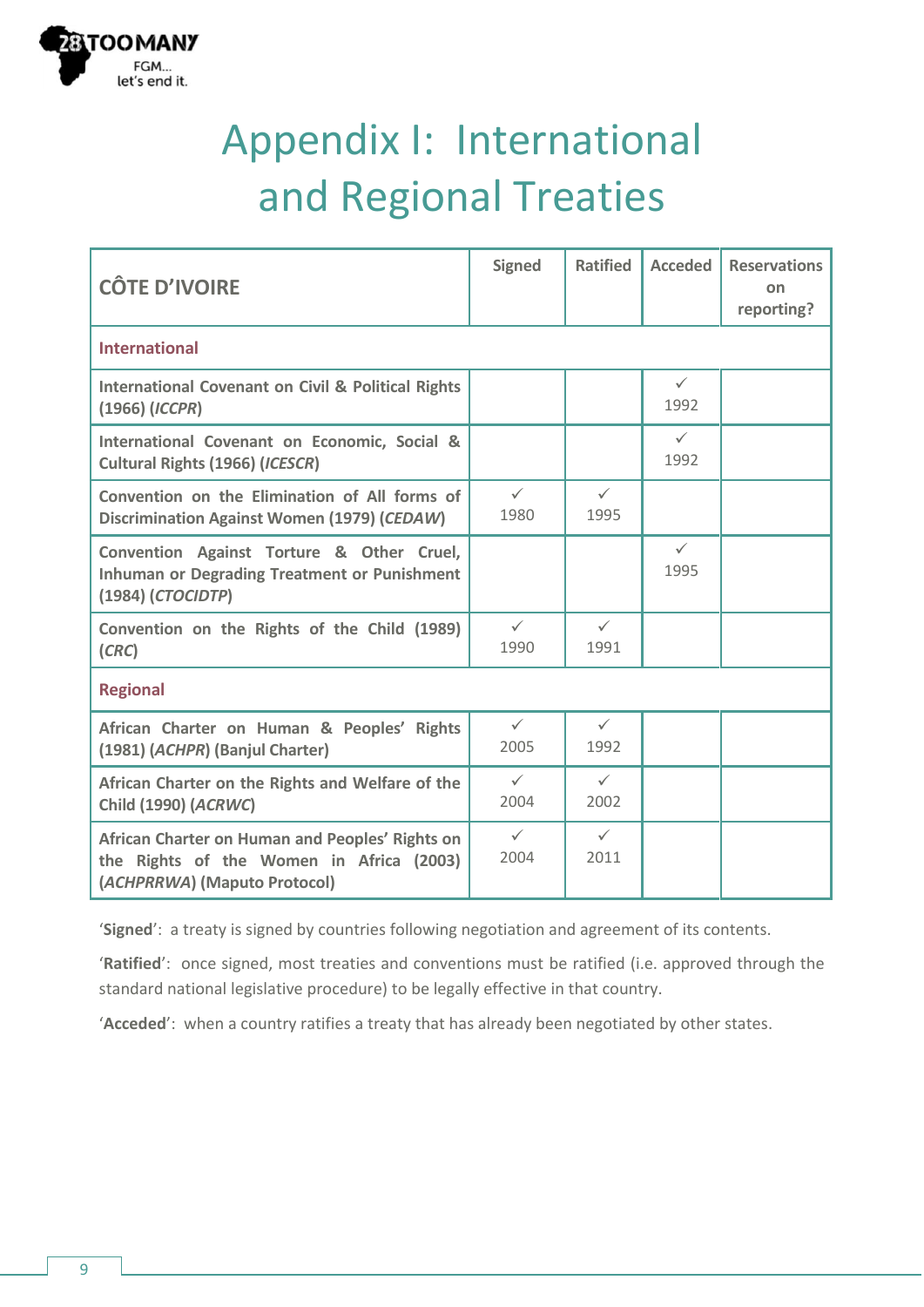

- $\overline{a}$ 1 *Journal Officiel de la Republique de Cote d'Ivoire* (2016) Available at [http://www.caidp.ci/uploads/52782e1004ad2bbfd4d17dbf1c33384f.pdf.](http://www.caidp.ci/uploads/52782e1004ad2bbfd4d17dbf1c33384f.pdf)
- 2 *Loi Portant Répression de Certaines Formes de Violences à l'Égard des Femmes (FGM)* (1998) Available at [http://evaw-global-database.unwomen.org/fr/countries/africa/cote-d-ivoire/1998/loi-repression](http://evaw-global-database.unwomen.org/fr/countries/africa/cote-d-ivoire/1998/loi-repression-certaines-violences-fgm)[certaines-violences-fgm.](http://evaw-global-database.unwomen.org/fr/countries/africa/cote-d-ivoire/1998/loi-repression-certaines-violences-fgm)
- 3 *Law No. 1981-640 of July 31, 1981 establishing the Criminal Code (amended by Law No. 1995-522 of July 6, 1995)* (1981) Available a[t http://www.wipo.int/wipolex/en/details.jsp?id=6480.](http://www.wipo.int/wipolex/en/details.jsp?id=6480)
- 4 *A minor in Côte d'Ivoire is an individual of either sex who has not yet reached 21 years (see The African Child Policy Forum (2013):* 
	- *[http://www.africanchildforum.org/clr/Harmonisation%20of%20Laws%20in%20Africa/other-documents](http://www.africanchildforum.org/clr/Harmonisation%20of%20Laws%20in%20Africa/other-documents-harmonisation_2_en.pdf)[harmonisation\\_2\\_en.pdf\)](http://www.africanchildforum.org/clr/Harmonisation%20of%20Laws%20in%20Africa/other-documents-harmonisation_2_en.pdf).*
- 5 Institut National de la Statistique (INS) et ICF International (2012) *Enquête Démographique et de Santé et à Indicateurs Multiples de Côte d'Ivoire 2011-2012*, p.338. Available at [http://dhsprogram.com/pubs/pdf/FR272/FR272.pdf.](http://dhsprogram.com/pubs/pdf/FR272/FR272.pdf)
- 6 Pierre Foldes and Frédérique Martz (undated) 'The medicalisation of female genital mutilation', *Forced Migration Review*. Available a[t http://www.fmreview.org/climatechange-disasters/foldes-martz.html.](http://www.fmreview.org/climatechange-disasters/foldes-martz.html)
- 7 *Loi N° 60-366 du 14 Novembre 1960 Portant Code de Procedure Penal* (1960) Available at [https://www.unodc.org/res/cld/document/civ/1960/loi-no-60-366-du-14-novembre-1960-portant-code](https://www.unodc.org/res/cld/document/civ/1960/loi-no-60-366-du-14-novembre-1960-portant-code-de-procedure-penale_html/Cote_dIvoire_Loi_No_60-366_du_14_Novembre_1960_portant_code_de_procedure_penale.pdf)[de-procedure-penale\\_html/Cote\\_dIvoire\\_Loi\\_No\\_60-](https://www.unodc.org/res/cld/document/civ/1960/loi-no-60-366-du-14-novembre-1960-portant-code-de-procedure-penale_html/Cote_dIvoire_Loi_No_60-366_du_14_Novembre_1960_portant_code_de_procedure_penale.pdf) 366 du 14 Novembre 1960 portant code de procedure penale.pdf.
- 8 Office Franc Prote Refugies et Apatrides (2017*) Côte d'Ivoire: Les mutilations génitale féminines (MGF) en Côte d'Ivoire*, p.6. Available at

https://www.ofpra.gouv.fr/sites/default/files/atoms/files/1702 civ\_mgf.pdf.

- 9 Le Monde Afrique (2012) *Côte d'Ivoire : pour la première fois, neuf femmes ont été condamnées pour excision*, 19 July. Available at[: http://www.lemonde.fr/afrique/article/2012/07/19/cote-d-ivoire-pour-la](http://www.lemonde.fr/afrique/article/2012/07/19/cote-d-ivoire-pour-la-premiere-fois-neuf-femmes-ont-ete-condamnees-pour-excision_1735489_3212.html)[premiere-fois-neuf-femmes-ont-ete-condamnees-pour-excision\\_1735489\\_3212.html.](http://www.lemonde.fr/afrique/article/2012/07/19/cote-d-ivoire-pour-la-premiere-fois-neuf-femmes-ont-ete-condamnees-pour-excision_1735489_3212.html)
- 10 Fédération GAMS (2013) *Quatre personnes condamnées pour pratique d'excision à Danané #Côte d'Ivoire.* Available at [https://federationgams.org/2013/03/04/quatre-personnes-condamnees-pour-pratique](https://federationgams.org/2013/03/04/quatre-personnes-condamnees-pour-pratique-dexcision-a-danane-cote-divoire)[dexcision-a-danane-cote-divoire.](https://federationgams.org/2013/03/04/quatre-personnes-condamnees-pour-pratique-dexcision-a-danane-cote-divoire)
- 11 Abidjan.net (2015) *Côte d'Ivoire : une mère condamnée à un an de prison ferme pour 'complicité d'excision'*, 25 March. Available at: [http://news.abidjan.net/h/539639.html.](http://news.abidjan.net/h/539639.html)
- 12 Republic of Cote D'Ivoire; Ministry of the Family, Women and Social Affairs; and Gender Equality and Promotion Directorate (2008) *National Action Plan for the Implementation of Resolution 1325 of the Security Council (2008–2012) Background Document*. Available at [http://evaw-global](http://evaw-global-database.unwomen.org/-/media/files/un%20women/vaw/full%20text/africa/nap%20on%20implementation%20fo%201325%20-%202007.pdf)[database.unwomen.org/-/media/files/un%20women/](http://evaw-global-database.unwomen.org/-/media/files/un%20women/vaw/full%20text/africa/nap%20on%20implementation%20fo%201325%20-%202007.pdf) [vaw/full%20text/africa/nap%20on%20implementation%20fo%201325%20-%202007.pdf.](http://evaw-global-database.unwomen.org/-/media/files/un%20women/vaw/full%20text/africa/nap%20on%20implementation%20fo%201325%20-%202007.pdf)
- 13 United Nations Human Rights Office of the High Commissioner (2015) *Human Rights Committee considers report of Côte d'Ivoire.* Available at [http://www.ohchr.org/en/NewsEvents/Pages/DisplayNews.aspx?NewsID=15722&LangID=E.](http://www.ohchr.org/en/NewsEvents/Pages/DisplayNews.aspx?NewsID=15722&LangID=E)
- 14 Abidjan.net (2017) *Mutilations génitales/Excision: la Côte d'Ivoire enregistre une prévalence nationale de 38% (Ministre)*. Available a[t http://news.abidjan.net/h/609108.html.](http://news.abidjan.net/h/609108.html)
- <sup>15</sup> Portail Officiel du Gouvernement de Cote d'Ivoire (2018) *Les mutilations Genitales Feminines : Le Gouvernement Ivoireient Reaffirme sa Volonte de Lutter Contre le Phenomene*, 6 February. Available at [http://www.gouv.ci/\\_actualite-article.php?recordID=8555.](http://www.gouv.ci/_actualite-article.php?recordID=8555)
- 16 Abidjan.net (2014) *Côte d'Ivoire : Le poids de la tradition fait perdurer la pratique de l'excision*. Available at [http://news.abidjan.net/h/495117.html.](http://news.abidjan.net/h/495117.html)
- 17 Office Franc Prote Refugies et Apatrides, *op. cit*.

*Cover image:* vystekimages (undated) *Smiling and shy woman is happy to wear a veil*. Shutterstock photo ID: 598817975.

*Please note that the use of a photograph of any girl or woman in this report does not imply that she has, nor has not, undergone FGM.*